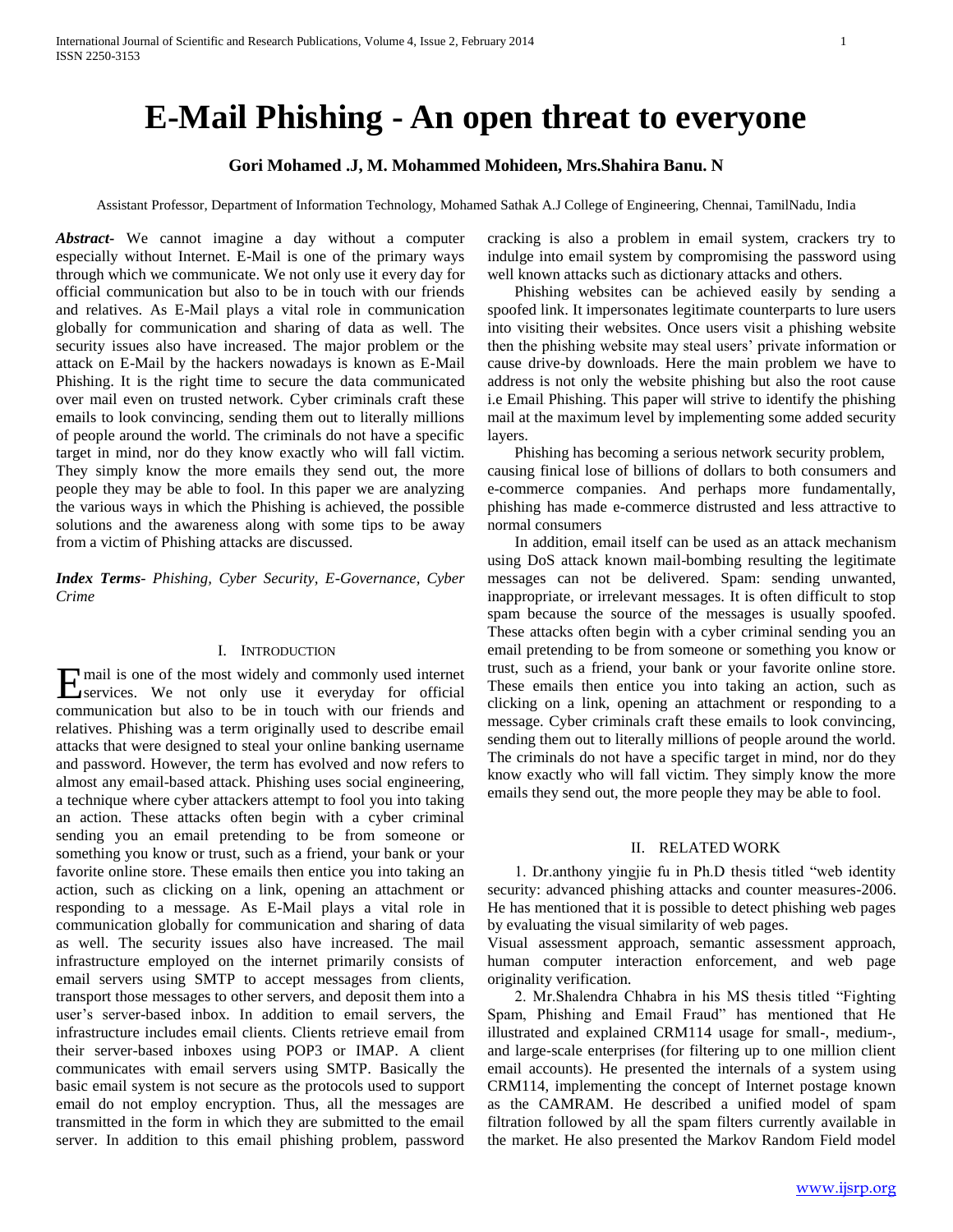and Nick Littlestone's Winnow-based machine learning techniques for spam-filtering, which have shown significant improvements in accuracy over the Na¨ive Bayesian filtering technique.

 3. Mr.Madhusudhanan and co in their research paper titled "Phishing Email detection based on structural properties" have illustrated that phishing mails can be classified easily before it reaches the inbox using their prototype.

## III. PROPOSED WORK

 Upon researching on all the existing method to classify phishing emails before it reaches the users' inbox we have been planning to match original emails website image with the suspected email's webpage image using image processing concept in future.

## **Phishing attacks work one of four ways:**

 • **Harvesting Information:** The cyber attacker's goal is to fool you into clicking on a link and taking you to a website that asks for your login and password, or perhaps your credit card or ATM number. These websites look legitimate, with exactly the same look, imagery and feel of your online bank or store, but they are fake websites designed by the cyber attacker to steal your information.

 • **Infecting your computer with malicious links:** Once again, the cyber attacker's goal is for you to click on a link. However, instead of harvesting your information, their goal is to infect your computer**.** If you click on the link, you are directed to a website that silently launches an attack against your computer that if successful, will infect your system.

# • **Infecting your computer with malicious attachments**:

 These are phishing emails that have malicious attachments, such as infected PDF files or Microsoft Office documents. If you open these attachments they attack your computer and, if successful, give the attacker complete control.

 • **Scams:** These are attempts by criminals to defraud you. Classic examples include notices that you've won the lottery, charities requesting donations after a recent disaster or a dignitary that needs to transfer millions of dollars into your country and would like to pay you to help them with the transfer. Don't be fooled, these are scams created by criminals who are after your money.

## **List of phishing techniques Phishing**

 Phishing is a way of attempting to acquire information such as usernames, passwords, and credit card details by masquerading as a trustworthy entity in an electronic communication.

# **Spear phishing**

 Phishing attempts directed at specific individuals or companies have been termed spear phishing Attackers may gather personal information about their target to increase their probability of success.

## **Clone phishing**

 A type of phishing attack whereby a legitimate, and previously delivered, email containing an attachment or link has had its content and recipient address(es) taken and used to create an almost identical or cloned email. The attachment or Link within the email is replaced with a malicious version and then sent from an email address spoofed to appear to come from the original sender. It may claim to be a resend of the original or an updated version to the original. This technique could be used to pivot (indirectly) from a previously infected machine and gain a foothold on another machine, by exploiting the social trust associated with the inferred connection due to both parties receiving the original email.

## **Whaling**

 Several recent phishing attacks have been directed specifically at senior executives and other high profile targets within businesses, and the term **whaling** has been coined for these kinds of attacks.

## **Link Text in Email Differs From Link Destination**

 In fraudulent email, the link that was present in the email is usually different than the actual destination. For example, the email looks as though it is going to send the user to "http://account-registration.com," but instead sends the user to [http://www.membership.com.](http://www.membership.com./) <a class="m1" target="\_blank" title="Update" href="http://www.memberupdating.com"> http://account.earthlink.com</a>

## **Reply Address Differs From the Claimed Sender**

 In some fraudulent emails messages, the email claims to be from a credible reputable company, but the email is set to reply to a fraudulent reply address. The following are some examples from fraudulent emails:

From: Greenland Security Dept. From: IobBank Reply-To: [greenland80@1-base.com](mailto:greenland80@1-base.com) Reply-To: Iobbank41@collegeclub.com

## **Approaches to Prevent Phishing Attacks**

## **There are several (technical or non-technical) ways to prevent phishing attacks:**

 1)Educate users to understand how phishing attacks work and be alert when phishing-alike e-mails are received.

2) use legal methods to punish phishing attackers

 3) Use technical methods to stop phishing attackers. In this paper,

4) Detect and block the phishing Web sites in time

5) Enhance the security of the web sites

6) Block the phishing e-mails by various spam filters:

## IV. PROTECTING YOURSELF

 In most cases, simply opening an email is safe. For most attacks to work you have to do something after reading the email (such as opening the attachment, clicking on the link or responding to the request for information). But to be safer if you are using GMAIL then follow this.

 Always use 2-factor authentication if are a Gmail user which prevents unauthorized access to your email inbox also forbids legal issues on which the crackers will make in your name if your mail password is compromised. Recently gmail has released an android application called "Google Authenticator"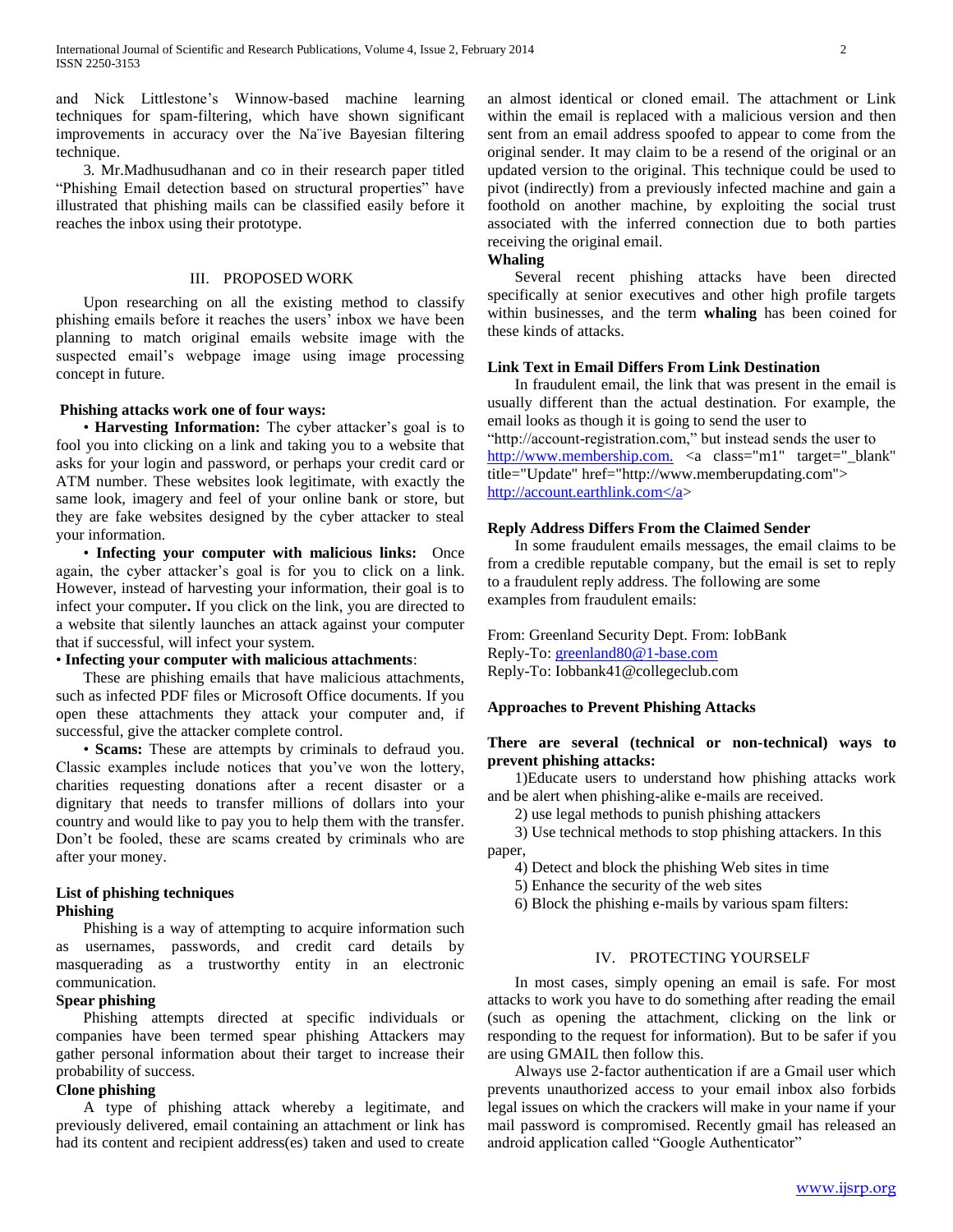Which does not require internet connection. We can add n number of accounts. It generates verification code for every 60 seconds. When you sign in to Google, you will have to enter your username and password as usual. Then another screen appears asking for another level of securing your mail for OTP like verification code which usually will be sent to our registered mobile number but due to network failure we may face some difficulties in getting this verification code. To avoid this only they have introduced these Google authenticator apps on android market. When you are asked for code you will able to get one from this apps.

 This apps is very useful at the initial level to prevent illegal mails sent /read from our mail.

## **Here are some indications if an email is an attack:**

 • Be suspicious of any email that requires "immediate action" or creates a sense of urgency. This is a common technique used by criminals to rush people into making a mistake.

 • Be suspicious of emails addressed to "Dear Customer" or some other generic salutation. If it is your bank they will know your name.

 • Be suspicious of grammar or spelling mistakes; most businesses proofread their messages carefully before sending them.

 • Do not click on links. Instead, copy the URL from the email and paste it into your browser. Even better is to simply type the destination name into your browser.

 • However your mouse over the link. This will show you the true destination where you would go if you actually clicked on it. If the true destination of the link is different than what is shown in the email, this may be an indication of fraud.

 • Be suspicious of attachments and only open those that you were expecting.

 • Just because you got an email from your friend does not mean they sent it. Your friend's computer may have been infected or their account may have been compromised, and malware is sending the email to all of your friend's contacts. If you get a suspicious email from a trusted friend or colleague, call them to confirm that they sent it. Always use a telephone number that you already know or can independently verify, not one that was included in the message. If after reading an email you think it is a phishing attack or scam, simply delete the email. Ultimately, using email safely is all about common sense. If something seems suspicious or too good to be true, it is most likely an attack. Simply delete the email.

## **Computer Related Crimes Covered under IPC and Special Laws:**

- 1. Email spoofing Sec 463 IPC
- 2. Web-Jacking Sec. 383 IPC
- 3. E-Mail Abuse Sec.500 IPC

#### **A Growing Problem in Phishing**

 The phish attack volume increased 33% in April to 36,557 attacks, continuing the growth trend from March. Phish attacks had been in general decline from August 2009 to February 2010, but now look set to return to the seasonal growth trend that has historically peaked in late Summer/early Fall . In August 2009,

for example, the high point of fast-flux phish attacks Produced 60,678 incidents. As shown in Figure. 1, the monthly attacks from April 2009 to April 2010 averaged 45,605. Phish attack volume has not returned to the level seen in April 2009, but note that this chart does not include branded malware attacks, which cybercriminals are likely to have launched during periods of lower phish volumes.

#### **Table 1: Phishing statistics for year 2006**

| YEAR-2006  | <b>Valid Phishes</b> | <b>Invalid Phishes</b> |
|------------|----------------------|------------------------|
| Oct        | 3678                 | 7061                   |
| <b>Nov</b> | 10044                | 18130                  |
| Dec        | 11309                | 20352                  |

**Table 2: Phishing statistics for year 2007**

| YEAR-2007 | Valid Phishes | <b>Invalid Phishes</b> |
|-----------|---------------|------------------------|
| Jan       | 18077         | 30509                  |
| Feb       | 19947         | 25647                  |
| Mar       | 10515         | 11620                  |

#### **Phishers Shift to Target Online Game Players**



 Phishing attacks against online game players saw a massive increase, from 2.7 percent of all phishing attacks in Q3 to 14.7 percent in Q4. Financial services continued to be the mosttargeted industry sector in the fourth quarter of 2012 with payment services close behind.

### **4th Quarter '12 Phishing Activity Trends Summary**

• During Q4, about 30 percent of personal computers worldwide were infected with malware. More than 57 percent of PCs in China may have been infected, while PCs in European nations were infected least often.

• Except for October 2012, the number of phishing sites declined every month from April 2012 through December 2012.